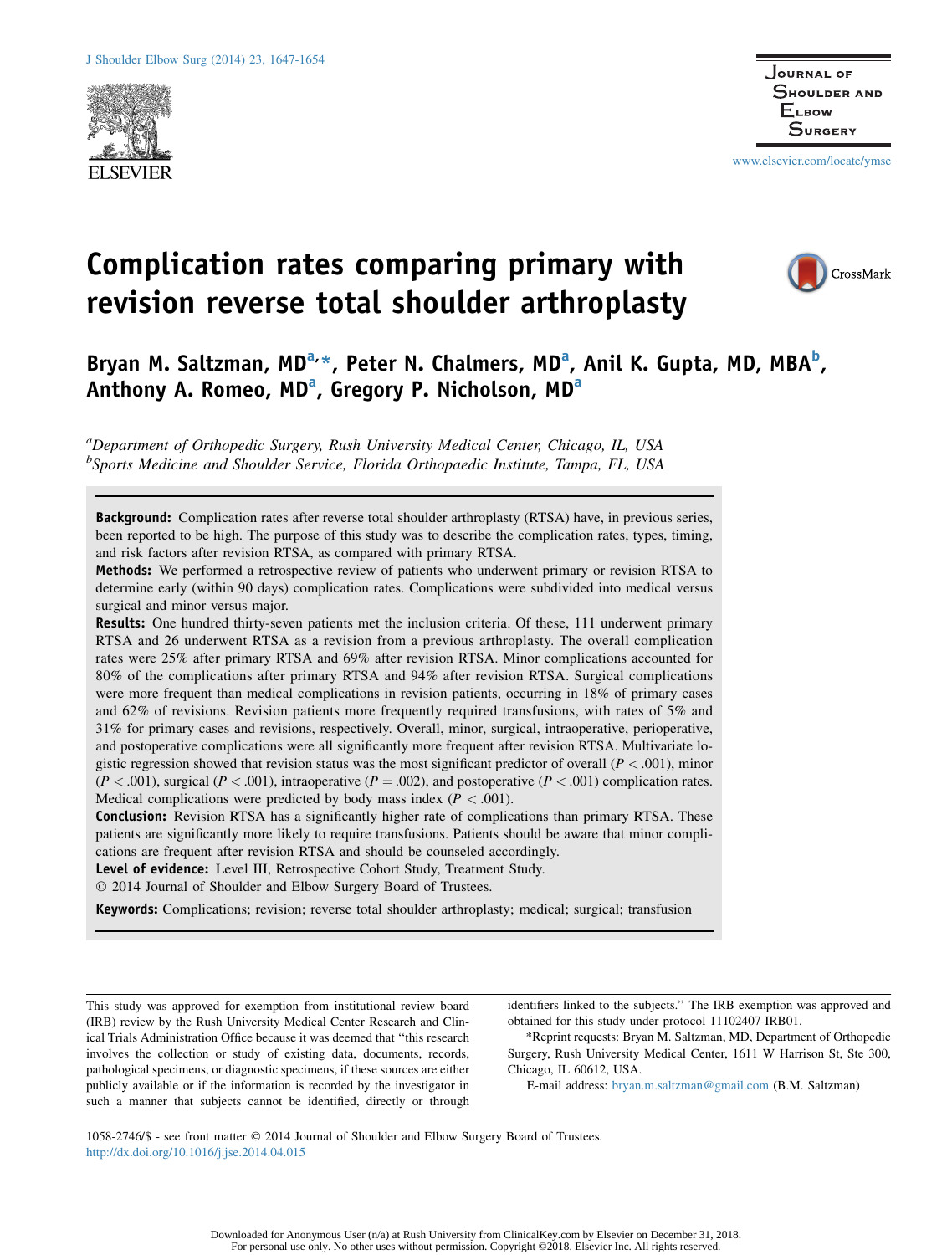Although reverse total shoulder arthroplasty (RTSA) was initially designed for rotator cuff tear arthropathy, indications have expanded to include massive rotator cuff tears without glenohumeral arthritis, proximal humeral fractures, glenohumeral osteoarthritis in the setting of irreparable rotator cuff tears, and revision arthroplasty. $8,14$ Although RTSA has been associated with significant improvements in patient satisfaction, symptoms, and function,<sup>1,12,20,23,28</sup> complication rates have ranged from 19% to  $68\%$ <sup>27,35</sup> Surgical complications include but are not limited to periprosthetic fracture, hematoma, periprosthetic sepsis, instability, acromial fracture, glenoid baseplate failure, scapular notching, damage to the axillary nerve, heterotopic ossification, glenoid component dissociation, scapular fracture, and blood-loss anemia requiring transfusion.5,8,9,13,33,36 Previously identified risks factors for complications after RTSA include a body mass index (BMI) greater than 35 kg/m<sup>2</sup> or less than 25 kg/m<sup>2</sup>.<sup>2,17,19</sup>

RTSA used to revise a previous failed primary arthroplasty provides significant improvements in patient pain and range of motion,  $18,21,24,25,31,34$  with rates of patient satisfaction as high as  $89\%$ <sup>3</sup>. Isolated outcome studies of revision RTSA have shown high surgical complication rates comparable with or higher than primary RTSA.<sup>3,14,15,21,24,26,31,34</sup> However, there is a paucity of studies directly comparing complication rates in primary and revision RTSA, as well as determining whether these rates are because of the revision nature of the surgical procedure or underlying patient characteristics.

The primary specific aim of this study was to compare the complication rates in patients who underwent either primary or revision RTSA by a single surgeon in a consecutive series of patients. The secondary aim was to determine whether revision versus primary status was a more or less important driver of complication rates than patient characteristics. We hypothesized that revision RTSAs would have significantly higher complication rates and that revision status would be the most important predictor of complication rates.

### Materials and methods

This is a comparative retrospective cohort study. Patients who underwent either primary or revision RTSA by the senior author (G.P.N.) between October 2007 and April 2011 with a minimum of 90 days' postoperative follow-up were included for analysis. The preoperative indications for primary RTSA included a massive irreparable rotator cuff tear with pseudoparalysis, rotator cuff tear arthropathy, inflammatory arthropathy in the setting of a rotator cuff tear, glenohumeral osteoarthritis in the setting of an irreparable rotator cuff tear, and proximal humeral fracture sequelae. The preoperative indications for revision RTSA included failed hemiarthroplasty due to glenoid arthritis and/or rotator cuff deficiency and failed total shoulder arthroplasty due to glenoid loosening and/or rotator cuff deficiency. Patients were excluded if the RTSA had been performed as a revision of a failed open reduction–internal fixation procedure or as a revision of an antibiotic-laden polymethyl methacrylate spacer placement because these were not revisions from arthroplasty components. Patients with incomplete records were also excluded.

Preoperative consultation notes, operative reports, perioperative inpatient records, and postoperative clinic notes were reviewed, and the following data were recorded: age, sex, BMI, laterality of the dominant extremity, laterality of the RTSA, whether the procedure was a revision or primary arthroplasty, indication for the RTSA, medical comorbidities, length of surgery in minutes, estimated intraoperative blood loss in milliliters, implants, concurrent procedures, whether intraoperative or postoperative transfusion was necessary, postoperative length of inpatient hospital stay in days, need for admission to the intensive care unit (ICU), and any complications. The decision to perform transfusion with packed red blood cells was made by the attending orthopaedic surgeon on a case-by-case basis. Our institution does not have binding policies regarding when a postoperative transfusion can or must be given.

The Charlson Comorbidity Index (CCI) was calculated for all patients included in this study. This is a validated tool used in surgical patients to predict their long-term mortality risk based on their medical comorbidities. The CCI assigns medical conditions such as diabetes mellitus, heart disease, renal dysfunction, and cancer history scores ranging from 1 to 6 based on a rising quantitative contribution to mortality risk. $6,7,10$ 

#### Complication classification

Complications were categorized using a previously validated classification system. $4,11,17$  Any malevolent event deviating from the normal intraoperative, perioperative, or postoperative course was deemed a complication. These events were then subdivided into minor versus major and medical versus surgical. In general, minor complications are non–life threatening and require only pharmacotherapy, whereas major complications are life or limb threatening and require prolonged pharmacologic treatment, surgical intervention, or repeat hospitalization. Medical complications are systemic, whereas surgical complications occur locally at the surgical site. Examples of each subdivided classification are as follows: minor medical complications include ileus and clinical/ radiographic atelectasis; minor surgical complications include local cellulitis, wound drainage, and acute blood-loss anemia requiring transfusion; major medical complications include myocardial infection, deep vein thrombosis, and pulmonary embolus; major surgical complications include periprosthetic fracture requiring additional fixation, deep infection requiring debridement, and instability requiring reduction or revision.

## Statistical analysis

All analyses were performed using Excel X software (Microsoft, Redmond, WA, USA) and SPSS software, version 18 (IBM, Armonk, NY, USA). Descriptive statistics were calculated first. Kolmogorov-Smirnov analysis was performed on continuous variables, and Mann-Whitney  $U$  tests or Student  $t$  tests were performed as appropriate based on data normality. Statistical comparison of categorical variables was performed with the Pearson  $\chi^2$  test. Multivariate binary logistic regression was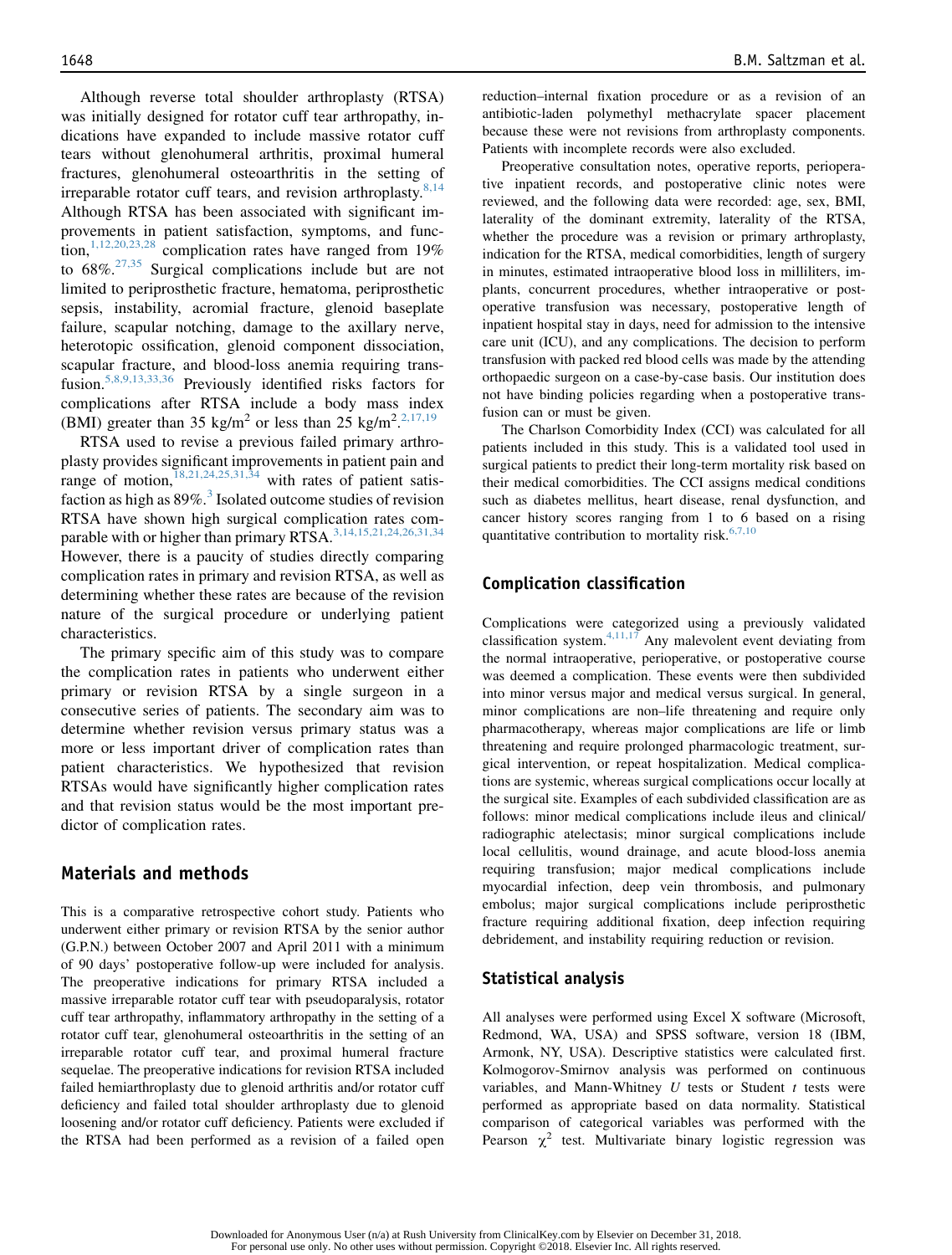performed to determine which variables served as the most important determinants of complication rates.

## Results

One hundred fifty consecutive patients underwent RTSA by the senior author (G.P.N.) between October 2007 and April 2011. We excluded 13 revision patients, 8 of whom had undergone prior antibiotic spacer placement for infection and 5 of whom had undergone prior failed open reduction–internal fixation. These patients were excluded because they were not revisions from a prior arthroplasty. One hundred thirtyseven patients remained for analysis. Of these patients, 111 underwent primary RTSA and 26 underwent revision RTSA, having undergone a prior shoulder arthroplasty, with total shoulder arthroplasty in 4 and hemiarthroplasty in 22.

Revision RTSA patients were significantly younger (Table I)  $(P = .001)$  and had higher BMIs  $(P = .022)$ , but there were no significant differences in sex ( $P = .673$ ) or whether the arthroplasty involved the dominant extremity  $(P = .489)$ . There were significant differences in the distribution of the etiology of degeneration leading to the RTSA, with rotator cuff tear arthropathy and glenohumeral arthritis with a concomitant rotator cuff tear accounting for the majority of primary RTSAs (Table I)  $(P < .001)$ . Operative time was significantly longer for revision RTSAs than for primary RTSAs ( $P < .001$ ), and blood loss was significantly higher for revision RTSAs ( $P = .021$ ).

Among the total population, the overall complication rate was 34%, with a 25% rate in primary RTSAs and a 69% rate in revision RTSAs. Minor complications accounted for most complications, occurring in 28%, 20%, and 65% of total, primary, and revision RTSA patients, respectively. In comparison, major complications occurred in 10% of total patients and occurred in 9% and 15% of primary and revision RTSA patients, respectively. Surgical complications occurred in 26% of all patients. Surgical complications were more frequent than medical complications in both primary and revision patients, occurring in 18% and 62%, respectively, whereas medical complications occurred in 14.6% of all patients, with 12% of primary and 23% of revision patients having a medical complication. The overall transfusion rate was 9%, with primary RTSAs receiving transfusions 5% of the time and revision RTSAs receiving transfusions 31% of the time (Table II). Overall complications, minor complications, surgical complications, intraoperative complications, perioperative complications, and postoperative complications were all significantly more frequent after revision RTSA than after primary RTSA ( $P < .001$ ,  $P < .001$ ,  $P < .001$ ,  $P < .001$ ,  $P = .034$ , and  $P < .001$ , respectively) (Fig. 1, Table III). There were no significant differences between primary and revision RTSAs in rates of major complications and rates of medical complications ( $P = .334$  and  $P = .174$  respectively) (Fig. 1, Table III). Length of stay did not significantly differ between groups  $(2.32 \pm 0.86)$  days in primary RTSA group vs  $2.35 \pm 1.09$  days in revision RTSA group,  $P = .363$ ). Postoperatively, 5 of the 111 patients who underwent primary RTSA required a brief stay in the ICU as compared with 1 of the 25 patients who underwent revision RTSA  $(P = .681)$ . Dislocation occurred in 1 patient after revision RTSA (3.8% of revision RTSA cohort) compared with 5 of the 111 patients who underwent primary RTSA (4.5% of primary RTSA cohort). Neither cohort incurred deep periprosthetic infection during the follow-up period.

Intraoperative surgical complications occurred significantly more frequently with revision RTSA (23%) than primary RTSA (3.8%). Among revision RTSA patients, these complications included a humeral shaft fracture, 2

| Demographic and intraoperative characteristics of total cohort and primary and revision RTSA patients<br>Table I |                 |                 |                      |             |  |  |
|------------------------------------------------------------------------------------------------------------------|-----------------|-----------------|----------------------|-------------|--|--|
| Variable                                                                                                         | Total           | Primary RTSA    | <b>Revision RTSA</b> | $P$ value   |  |  |
| No. of patients                                                                                                  | 137             | 111             | 26                   | <b>NA</b>   |  |  |
| Age (mean $\pm$ SD) (y)                                                                                          | $72.5 \pm 10.4$ | 73.9 $\pm$ 9.7  | $66.6 \pm 11.4$      | $.001*$     |  |  |
| Female patients [% (n)]                                                                                          | 90(66)          | 72 (65)         | 18(69)               | .673        |  |  |
| CCI (mean $\pm$ SD)                                                                                              | $0.33 \pm 0.60$ | $0.32 \pm 0.56$ | $0.35 \pm 0.75$      | .715        |  |  |
| BMI (mean $\pm$ SD) (kg/m <sup>2</sup> )                                                                         | $30.4 \pm 6.1$  | $29.7 \pm 5.7$  | 32.8 $\pm$ 6.9       | .022        |  |  |
| Indications (n)                                                                                                  |                 |                 |                      | $< .001*$   |  |  |
| Cuff tear arthropathy                                                                                            | 45              | 45              | $\Omega$             |             |  |  |
| GHOA with irreparable cuff tear                                                                                  | 35              | 35              | $\Omega$             |             |  |  |
| Massive/irreparable cuff tear                                                                                    | 17              | 17              | $\Omega$             |             |  |  |
| Revision from prior arthroplasty                                                                                 | 26              | $\Omega$        | 26                   |             |  |  |
| Sequelae of proximal humeral fracture                                                                            | 8               | 8               | $\Omega$             |             |  |  |
| Inflammatory arthropathy                                                                                         | 4               | 4               | $\mathbf{0}$         |             |  |  |
| Operative time (mean $\pm$ SD) (min)                                                                             | $115 \pm 32$    | $108 \pm 26$    | $139 \pm 40$         | $<$ 001 $*$ |  |  |
| Estimated blood loss (mean $\pm$ SD) (mL)                                                                        | $354 \pm 236$   | $322 \pm 163$   | 470 $\pm$ 389        | $.021*$     |  |  |
| Transfusion required [% (n)]                                                                                     | 9.5(13)         | 4.5(5)          | 31(8)                | $<.001*$    |  |  |

GHOA, Glenohumeral osteoarthritis; NA, not applicable.

) Statistically significant.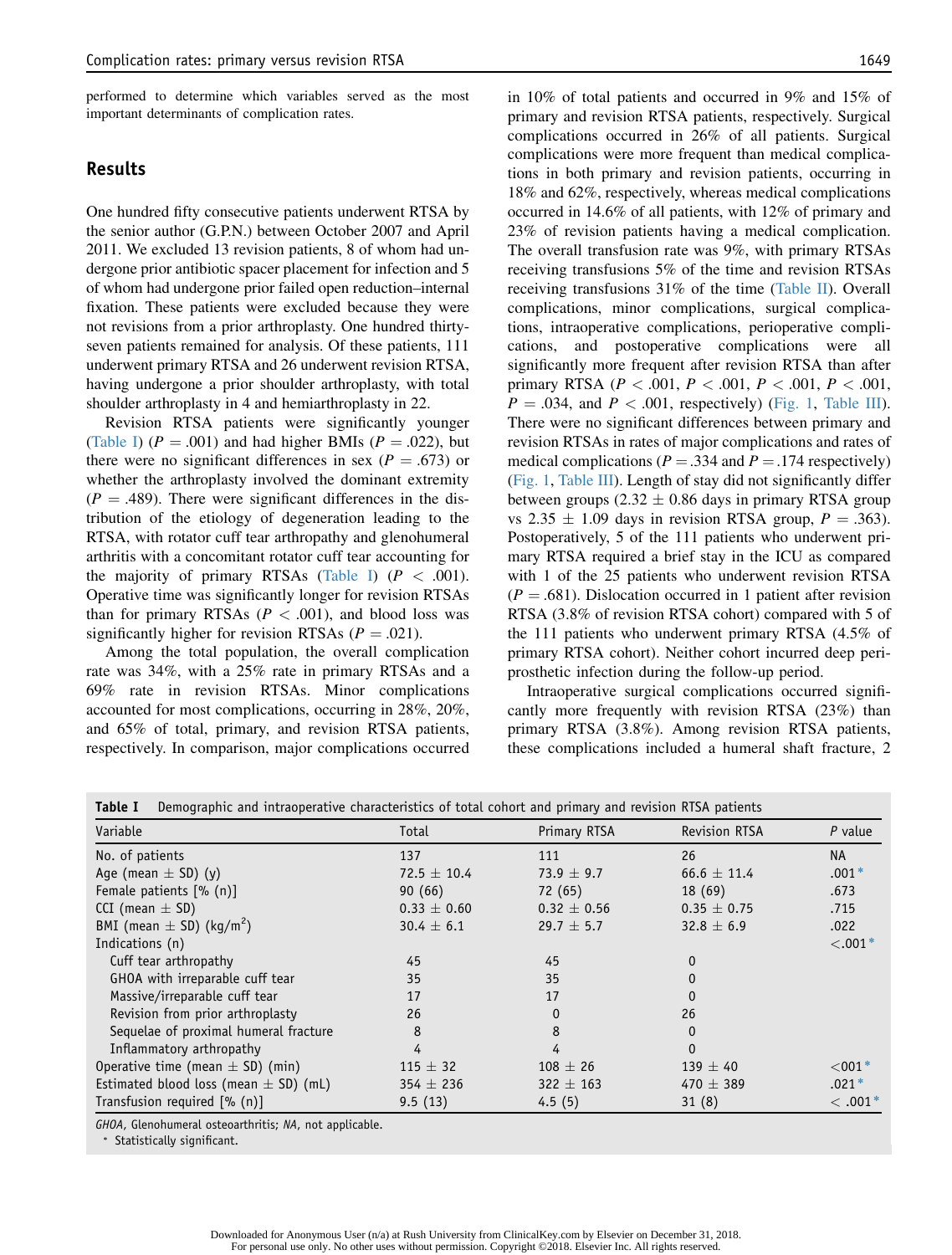| Complication                | $%$ of cohort $(n)$ | Comparison P value |                      |           |
|-----------------------------|---------------------|--------------------|----------------------|-----------|
|                             | Total               | Primary RTSA       | <b>Revision RTSA</b> |           |
| Any complication            | 33.6(46)            | 25.2(28)           | 69.2(18)             | $< .001*$ |
| Major complication          | 10.2(14)            | 9.0(10)            | 15.4(4)              | .334      |
| Minor complication          | 28.5(39)            | 19.8(22)           | 65.4(17)             | $< .001*$ |
| Medical complication        | 14.6(20)            | 12.6(14)           | 23.1(6)              | .174      |
| Surgical complication       | 26.3(36)            | 18.0(20)           | 61.5(16)             | $< .001*$ |
| Intraoperative complication | 6.6(9)              | 2.7(3)             | 23.1(6)              | $< .001*$ |
| Perioperative complication  | 16.8(23)            | 13.5(15)           | 30.8(8)              | $.034*$   |
| Postoperative complication  | 19.7(27)            | 12.6(14)           | 50.0(13)             | $-.001*$  |

Table II Prevalence of intraoperative, perioperative, or postoperative complications; minor or major complications; medical or surgical complications; and overall complications

) Statistically significant.

perforated humeral canals, and multiple blood transfusions. Among primary RTSA patients, intraoperative surgical complications included a glenoid fracture, a perforated humeral canal, and a scapular fracture. A similar trend applied to postoperative surgical complications: 34.6% of patients in the revision RTSA cohort had a postoperative complication, whereas only 11.7% of primary RTSA patients had a postoperative surgical complication. Among revision RTSA patients, these complications included a case of axillary nerve mononeuropathy, a case of cubital tunnel syndrome, 2 hematomas, a periprosthetic distal humeral fracture, 2 superficial wound infections, and several blood transfusions. Among the primary RTSA patients, these included a case of ulnar nerve reflex sympathetic dystrophy, 2 superficial wound infections, 4 acromial stress fractures, 4 dislocations, and 2 blood transfusions (Table II).

Multivariate logistic regression using age, CCI, BMI, sex, preoperative diagnosis, and revision versus primary status showed revision status to be the only significant predictor of overall complication rates (Table IV)  $(P < .001)$ , minor complication rates  $(P < .001)$ , surgical complication rates ( $P < .001$ ), intraoperative complication



Figure 1 Overall, major, minor, medical, surgical, intraoperative (intra-op), perioperative (peri-op), postoperative (post $op$ ) complication  $(cx)$  rates and transfusion rates in primary RTSAs (red) and revision RTSAs (green). Statistically significant differences are denoted by asterisks.

rates  $(P = .002)$ , and postoperative complication rates  $(P < .001)$ . Medical complications were only predicted by BMI ( $P < .001$ ). BMI was directly correlated with the risk of a medical complication developing, with a coefficient of  $0.135 \pm 0.4879$ , indicating that for each  $7.4 \pm 2.05 - \text{kg/m}^2$ increase in BMI, patients will have 1 additional medical complication. Perioperative complications were predicted by both revision status ( $P = .047$ ) and CCI ( $P = .022$ ). No variables predicted major complication rates.

### Discussion

RTSA performed as a revision of a prior arthroplasty presents significant challenges, including loss of both glenoid and humeral bone stock, compromise of the soft-tissue envelope, loss of the periarticular static and dynamic stabilizers, loss of anatomic soft-tissue planes, altered neurovascular anatomy, and damage to the deltoid and pectoralis major. The primary aim of this study was to compare the complication rates in patients who underwent primary versus revision RTSA. The secondary aim was to determine whether revision versus primary status was a more or less important driver of complication rates than patient characteristics. In our study, postoperative complications were significantly more frequent after revision (69%) than after primary (25%) RTSA. Surgical complications occurred with a higher frequency than medical complications, and revision patients required blood transfusions at a significantly greater rate. Revision status was the most important predictor of complication rates for most complication types and timing. BMI was predictive of medical complications, as shown previously.<sup>17</sup> CCI was the most significant predictor of perioperative complications, similar to previously published analyses: Chalmers et  $al<sup>4</sup>$  and Singh et  $al<sup>29,30</sup>$ reported similar findings in primary total shoulder arthroplasty. There were no cases of deep periprosthetic infection in either primary or revision RTSA patients, which is fortunate given the morbidity associated with periprosthetic sepsis. There were also no cases of instability in the revision cohort, as compared with 4 patients in the primary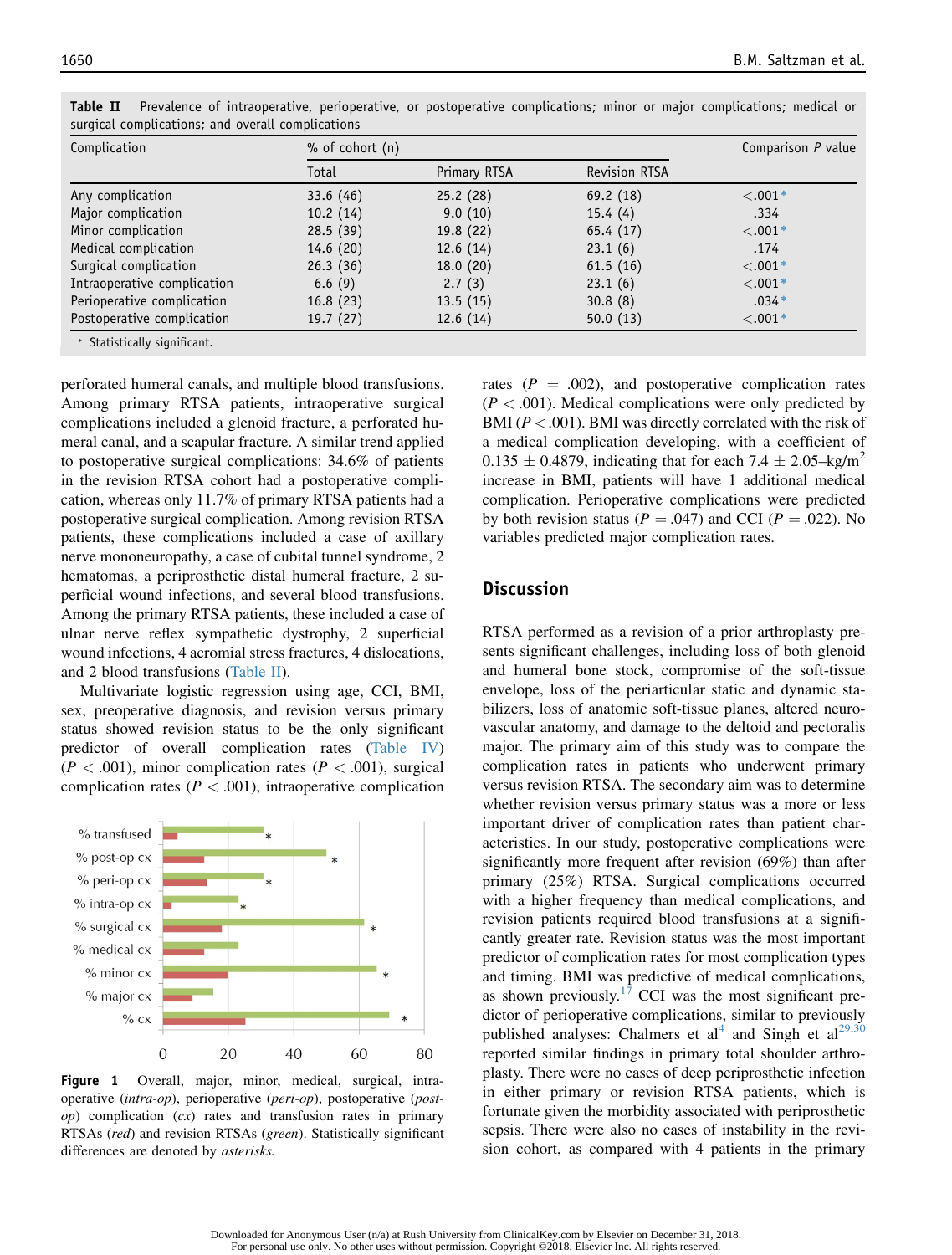Table III Complications found in total cohort and primary and revision RTSA patients

| Complication                                  | Total No. of<br>patients (%) | Primary RTSA<br>$[n (\%)]$ | Revision RTSA<br>$[n (\%)]$ | Minor/<br>major | Medical/<br>surgical |
|-----------------------------------------------|------------------------------|----------------------------|-----------------------------|-----------------|----------------------|
| Intraoperative                                | 9(6.6)                       | 3(2.7)                     | 6(23.1)                     |                 |                      |
| Humeral shaft fx                              | 1(0.7)                       |                            | 1(3.8)                      | Major           | Surgical             |
| Glenoid fx                                    | 1(0.7)                       | 1(0.9)                     |                             | Major           | Surgical             |
| Perforated humeral canal                      | 3(2.2)                       | 1(0.9)                     | 2(7.7)                      | Minor           | Surgical             |
| Scapular fx                                   | 1(0.7)                       | 1(0.9)                     |                             | Minor           | Surgical             |
| Transfusion                                   | 3(2.2)                       |                            | 3(11.5)                     | Minor           | Surgical             |
| Perioperative                                 | 29 (21.2)                    | 21 (18.9)                  | 8(30.8)                     |                 |                      |
| Prolonged intubation                          | 1(0.7)                       |                            | 1(3.8)                      | Major           | Medical              |
| Atelectasis                                   | 3(2.2)                       | 2(1.8)                     | 1(3.8)                      | Minor           | Medical              |
| Urinary retention                             | 1(0.7)                       |                            | 1(3.8)                      | Minor           | Medical              |
| Altered mental status                         | 1(0.7)                       | 1(0.9)                     |                             | Minor           | Medical              |
| Asystole, with pacemaker                      | 1(0.7)                       | 1(0.9)                     |                             | Major           | Medical              |
| Anemia, requiring erythropoietin              | 1(0.7)                       | 1(0.9)                     |                             | Minor           | Surgical             |
| Hypoxia                                       | 1(0.7)                       | 1(0.9)                     |                             | Minor           | Medical              |
| Dehydration                                   | 1(0.7)                       | 1(0.9)                     |                             | Minor           | Medical              |
| Pulmonary embolus                             | 2(1.5)                       | 2(1.8)                     |                             | Major           | Medical              |
| Acute respiratory failure/insufficiency       | 2(1.5)                       | 2(1.8)                     |                             | Major           | Medical              |
| Hypotension                                   | 2(1.5)                       | 2(1.8)                     |                             | Minor           | Medical              |
| Chronic nerve paresis (related to anesthesia) | 1(0.7)                       | 1(0.9)                     |                             | Minor           | Medical              |
| Acute renal insufficiency                     | 1(0.7)                       | 1(0.9)                     |                             | Minor           | Medical              |
| Persistent tachycardia                        | 1(0.7)                       | 1(0.9)                     |                             | Minor           | Medical              |
| Transfusion                                   | 10(7.3)                      | 5(4.5)                     | 5(19.2)                     | Minor           | Surgical             |
| Postoperative                                 | 33 (24.3)                    | 17(15.3)                   | 16(61.5)                    |                 |                      |
| Axillary nerve mononeuropathy                 | 1(0.7)                       |                            | 1(3.8)                      | Minor           | Surgical             |
| Cubital tunnel syndrome                       | 1(0.7)                       |                            | 1(3.8)                      | Minor           | Surgical             |
| Ulnar nerve RSD                               | 1(0.7)                       | 1(0.9)                     |                             | Minor           | Surgical             |
| Hematoma                                      | 2(1.5)                       |                            | 2(7.7)                      | Minor           | Surgical             |
| Periprosthetic distal humeral fx              | 1(0.7)                       |                            | 1(3.8)                      | Minor           | Surgical             |
| Pulmonary embolus                             | 1(0.7)                       |                            | 1(3.8)                      | Major           | Medical              |
| Atelectasis                                   | 3(2.2)                       | 1(0.9)                     | 2(7.7)                      | Minor           | Medical              |
| Acute upper GI bleed                          | 1(0.7)                       |                            | 1(3.8)                      | Minor           | Medical              |
| Pulmonary effusion/edema                      | 2(1.5)                       |                            | 2(7.7)                      | Minor           | Medical              |
| Superficial wound infection                   | 4(2.9)                       | 2(1.8)                     | 2(7.7)                      | Minor           | Surgical             |
| Acromial stress fx                            | 4(2.9)                       | 4(3.6)                     |                             | Minor           | Surgical             |
| Dislocation                                   | 6(4.4)                       | 5(4.5)                     | 1(3.8)                      | Major           | Surgical             |
| Acute renal insufficiency                     | 1(0.7)                       | 1(0.9)                     |                             | Minor           | Medical              |
| Acute respiratory insufficiency               | 1(0.7)                       | 1(0.9)                     |                             | Minor           | Medical              |
| Transfusion                                   | 4(2.9)                       | 2(1.8)                     | 2(7.7)                      | Minor           | Surgical             |

fx, Fracture; GI, gastrointestinal; RSD, reflex sympathetic dystrophy.

cohort.<sup>3,18,25</sup> There was no significant difference in postoperative length of hospital stay or ICU stay despite the higher morbidity of the revision RTSA procedure.

Multiple studies have shown that revision RTSA improves patient outcomes but with often high complication rates, producing a weighted total overall complication rate of 26.0% among 8 referenced studies (Table V).3,14,18,21,24,25,31,34 As a point of comparative reference, complication rates have been appreciably lower in recent studies of primary RTSA, with a weighted total overall complication rate of only 20.1% among 5 referenced studies (Table V).<sup>12,22,23,28,32</sup> Few previous studies have directly compared complication rates between primary and revision RTSA. Groh and Groh<sup>16</sup> evaluated 114 RTSAs, comprising 93 primary and 21 revision cases, with a totalcohort complication rate of 7% and complication rates of 4.3% in the primary cases and 19% in the revision cases. Similarly, Wall et  $al<sup>35</sup>$  reviewed 191 RTSAs and found a significantly higher complication rate among revision cases than among primary cases  $(36.7\% \text{ vs } 13.3\%, P < .001)$ . However, these studies did not compare cohorts using multivariate analysis techniques. The complication rates reported in our study are higher than those previously reported because of the rigorous systematic definitions used in this study. Our methodology led to the reporting of relatively minor complications, such as atelectasis, acute renal failure, and acute blood-loss anemia requiring transfusion, that have gone unreported elsewhere and thus

For personal use only. No other uses without permission. Copyright ©2018. Elsevier Inc. All rights reserved.

Downloaded for Anonymous User (n/a) at Rush University from ClinicalKey.com by Elsevier on December 31, 2018.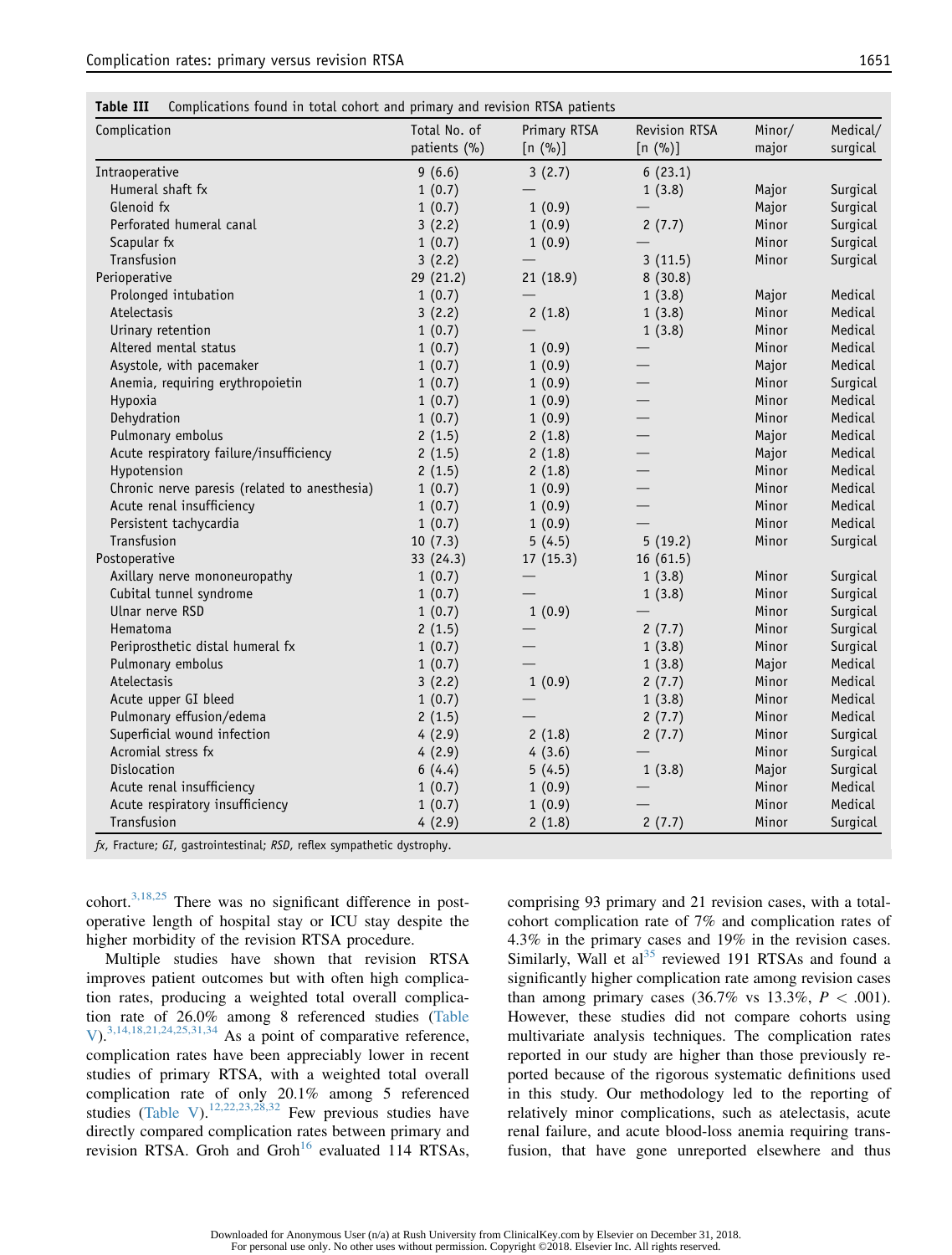| <b>Table IV</b> | Significance of multivariate logistic regression analyses |  |  |  |
|-----------------|-----------------------------------------------------------|--|--|--|
|                 |                                                           |  |  |  |

|                    | $P$ value |       |          |           |         |                                                                                                                                                 |         |               |
|--------------------|-----------|-------|----------|-----------|---------|-------------------------------------------------------------------------------------------------------------------------------------------------|---------|---------------|
|                    | All       | Maior | Minor    | Surgical  | Medical | Intraoperative Perioperative<br>complications complications complications complications complications complications complications complications |         | Postoperative |
| Age                | .955      | .140  | .706     | .934      | .646    | .071                                                                                                                                            | .296    | .182          |
| BMI                | .707      | .210  | .917     | .691      | $.001*$ | .670                                                                                                                                            | .715    | .512          |
| <b>CCI</b>         | .178      | .495  | .244     | .566      | .055    | .601                                                                                                                                            | $.022*$ | .617          |
| Sex                | .456      | .208  | .580     | .304      | .776    | .950                                                                                                                                            | .996    | .095          |
| Diagnosis          | .213      | .774  | .369     | .066      | .506    | .429                                                                                                                                            | .888    | .067          |
| Revision<br>status | $< .001*$ | .351  | $-.001*$ | $< .001*$ | .558    | $.002*$                                                                                                                                         | $.047*$ | $< .001*$     |

Multivariate logistic regression analyses were performed to determine whether age, BMI, CCI, sex, diagnosis leading to RTSA, or revision status (ie, primary vs revision RTSA) served as significant covariates when comparing all complications and major, minor, medical, surgical, intraoperative, perioperative, and postoperative complications.

) Statistically significant.

provides a more accurate and comprehensive picture of the postoperative course.

The significant difference in transfusion rates between primary and revision patients, both intraoperatively and postoperatively, reflects both the significantly longer operative times needed for revision and the significantly greater intraoperative blood loss rate. Intraoperative glenoid and humeral fractures, including canal perforation, were also encountered more frequently, which is consistent with previous reports. $14$  These fractures reflect the technical difficulty of removing a well-fixed stem in the setting of poor bone quality. These types of complications reflect the operative complexity of these cases and further suggest that future studies should consider these patients separately. From a public health perspective, comparisons of complication rates among surgeons and among institutions must consider revision volume, and reimbursement should be adjusted accordingly because these complications can be costly and timeconsuming. Given the significant patient benefits with respect to pain, range of motion, and function with revision arthroplasty and the minor nature of the majority of the complications encountered in this series,  $3,18,21,24,25,31,34$  in our opinion, the benefits of revision RTSA outweigh the risks, but the surgeon must be prepared for complications and the patient must be

| Author                                       | Year         | N  | of FU (mo) | Mean length Complications (%)             | Common complications                                                                     |
|----------------------------------------------|--------------|----|------------|-------------------------------------------|------------------------------------------------------------------------------------------|
| <b>Revision RTSA</b>                         |              |    |            |                                           |                                                                                          |
| Valenti et al <sup>31</sup>                  | 2013 30 36.4 |    |            | 26.6                                      | Humeral diaphysis fx, material disassembly, dislocations,<br>infection                   |
| Walker et al <sup>34</sup>                   | 2012         |    | 24 39.6    | 22.7                                      | Scapular spine fx, dislocation, septic loosening                                         |
| Ortmaier et $al24$                           | 2013         |    | 50 51      | 24                                        | Hematoma, instability, axillary nerve injury, periprosthetic<br>infection                |
| Flury et $al^{14}$                           | 2011 21 46   |    |            | 43 (intraoperative)<br>38 (postoperative) | Humeral fx, shaft perforation, hematoma, radial nerve palsy,<br>periprosthetic infection |
| Melis et al <sup>21</sup>                    | 2012         | 37 | 47         | 30                                        | Glenoid loosening, instability, fx, infection, hematoma                                  |
| Patel et al <sup>25</sup>                    | 2012         | 28 | 40.7       | 10.7                                      | Humeral fx, instability                                                                  |
| Boileau et $al3$                             | 2013         | 37 | - 34       | 30                                        | Instability, infection, aseptic prosthetic loosening                                     |
| Holcomb et $al^{18}$                         | 2009         |    | 14 33.6    | 21                                        | Dislocation, instability, hematoma                                                       |
| Weighted total                               |              |    |            | 26                                        |                                                                                          |
| Primary RTSA                                 |              |    |            |                                           |                                                                                          |
| Sershon et al <sup>28</sup>                  | 2014         | 36 | 33.6       | 16.7                                      | Dislocation, periprosthetic fx, acromion fx                                              |
| Muh et al $^{23}$                            | 2013         | 66 | 36.5       | 15                                        | Dislocation, deep infection, humeral fx, radial/ulnar nerve palsy                        |
| Virani et al <sup>32</sup>                   | 2013         | 55 | -48        | $20$ (minor)                              | Deep infection, acromial fx, hyponatremia, hypokalemia, UTI                              |
|                                              |              |    |            | 11 (major)                                |                                                                                          |
| Ek et al $^{12}$                             | 2013         | 35 | 93         | 37.5                                      | Dislocation, periprosthetic infection, scapular fx, nerve palsy                          |
| Mizuno et al <sup>22</sup><br>Weighted total | 2013         | 27 | 54         | 15<br>20                                  | Early glenoid loosening, neurologic compromise                                           |

FU, Follow-up; fx, fracture; UTI, urinary tract infection.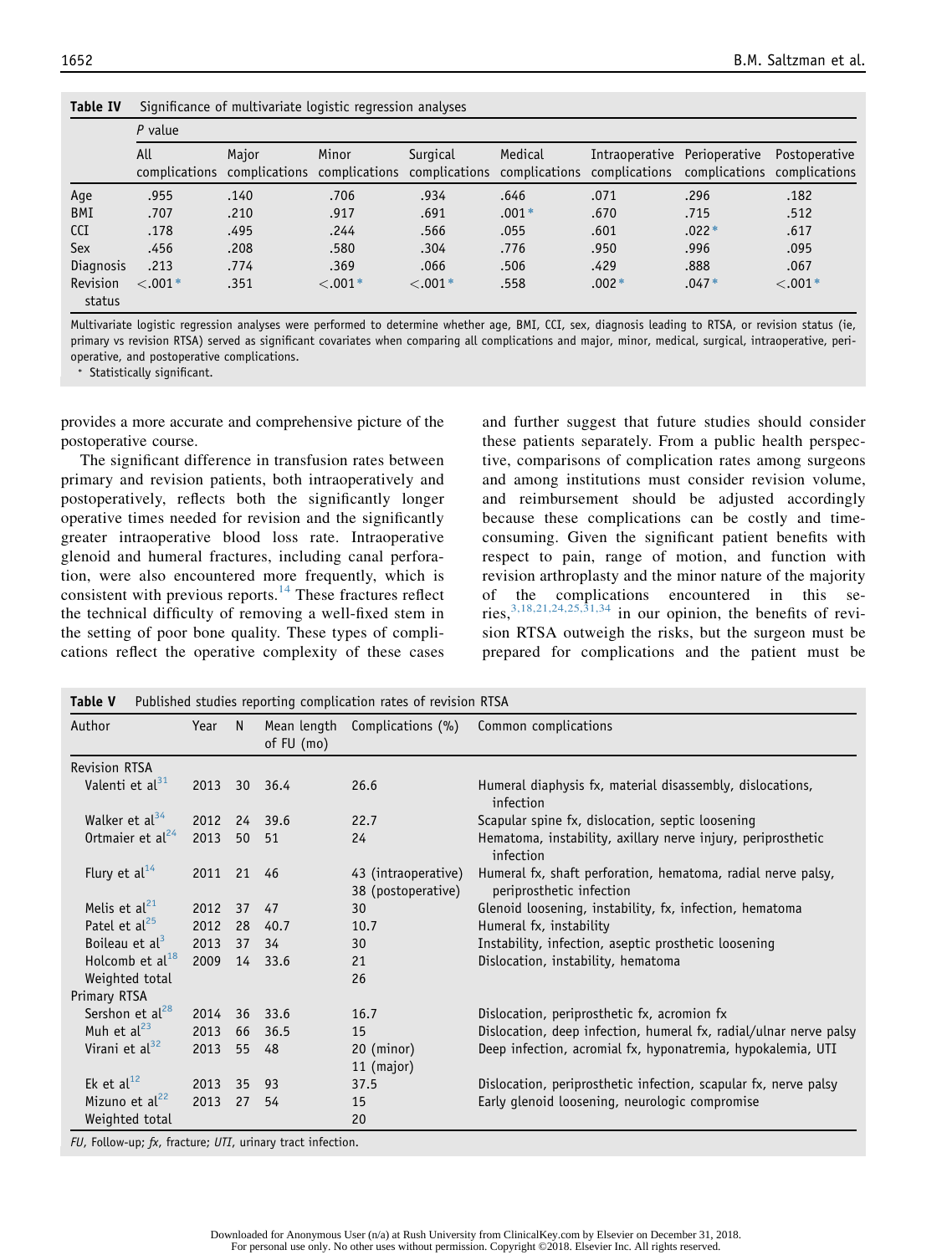counseled accordingly. There were no significant differences in major complications between cohorts, and thus the revision nature of the procedure may not substantially alter the cost-benefit ratio for RTSA.

Several limitations exist with this study. First, it was a retrospective study; if patients presented to outside hospitals for postoperative complaints and did not mention these issues to the senior surgeon (G.P.N.) during their postoperative follow-up visits, complications may have gone unrecorded in the medical records and thus been missed in this study's analysis. The relatively small sample size of revision RTSAs in comparison with the larger cohort of primary RTSA patients may have limited statistical significance among variables that could otherwise have significance with a larger study. The relatively short follow-up period allows this report to focus on the relatively immediate perioperative and postoperative complications incurred in this patient population but does not account for complications that may arise in the longer postoperative period, such as periprosthetic sepsis, glenoid loosening, and component wear. In addition, the data may not be generalizable to the population as a whole given that all operations were performed at a single institution by a single surgeon. Several of the complications that we describe in this report—including transfusion, prolonged intubation, anemia, and hypotension—may be regarded by some surgeons as of low significance to the overall morbidity of the procedure. However, we believe that this method of reporting provides a more complete picture of the perioperative and postoperative course and that even minor medical complications are not entirely benign. Finally, longer follow-up may uncover further medical or surgical complications in either cohort of patients that had not yet occurred in the shorter postoperative period that was evaluated through chart review. In particular, the relative longterm survival of the glenoid component in revision RTSA as compared with primary RTSA remains unknown.

# Conclusion

Revision RTSA has a significantly higher rate of complications than primary RTSA. Revision RTSA patients are significantly more likely to require transfusion. Patients should be aware that minor complications are frequent after revision RTSA and should be counseled accordingly.

## Disclaimer

The authors, their immediate families, and any research foundations with which they are affiliated have not received any financial payments or other benefits from any commercial entity related to the subject of this article.

# References

- 1. Alta TD, Bergmann JH, Veeger DJ, Janssen TW, Burger BJ, Scholtes VA, et al. Kinematic and clinical evaluation of shoulder function after primary and revision reverse shoulder prostheses. J Shoulder Elbow Surg 2011;20:564-70. http://dx.doi.org/10.1016/j.jse. 2010.08.022
- 2. Beck JD, Irgir KS, Andreychik CM, Maloney PJ, Tang X, Harter GD. Reverse total shoulder arthroplasty in obese patients. J Hand Surg Am 2013;38:965-70. http://dx.doi.org/10.1016/j.jhsa.2013.02.025
- 3. Boileau P, Melis B, Duperron D, Moineau G, Rumain AP, Han Y. Revision surgery of reverse shoulder arthroplasty. J Shoulder Elbow Surg 2013;22:1359-70. http://dx.doi.org/10.1016/j.jse.2013.02.004
- 4. Chalmers PN, Gupta AK, Rahman Z, Bruce B, Romeo AA, Nicholson GP. Predictors of early complications of total shoulder arthroplasty. J Arthroplasty 2014;29:856-60. http://dx.doi.org/10.1016/ j.arth.2013.07.002
- 5. Chalmers PN, Rahman Z, Romeo AA, Nicholson GP. Early dislocation after reverse total shoulder arthroplasty. J Shoulder Elbow Surg 2014;23:737-44. http://dx.doi.org/10.1016/j.jse.2013.08.015
- 6. Charlson ME, Pompei P, Ales KL, MacKenzie CR. A new method of classifying prognostic comorbidity in longitudinal studies: development and validation. J Chronic Dis 1987;40:373-83.
- 7. Charlson ME, Sax FL, MacKenzie CR, Braham RL, Fields SD, Douglas RG. Morbidity during hospitalization: can we predict it? J Chronic Dis 1987;40:705-12.
- 8. Cheung E, Willis M, Walker M, Clark R, Frankle MA. Complications in reverse total shoulder arthroplasty. J Am Acad Orthop Surg 2011; 19:439-49.
- 9. Crosby LA, Hamilton A, Twiss T. Scapula fractures after reverse total shoulder arthroplasty: classification and treatment. Clin Orthop Relat Res 2011;469:2544-9. http://dx.doi.org/10.1007/s11999-011- 1881-3
- 10. Deyo RA, Cherkin DC, Ciol MA. Adapting a clinical comorbidity index for use with ICD-9-CM administrative databases. J Clin Epidemiol 1992;45:613-9.
- 11. Dindo D, Demartines N, Clavien PA. Classification of surgical complications: a new proposal with evaluation in a cohort of 6336 patients and results of a survey. Ann Surg 2004;240:205-13. http://dx.doi.org/ 10.1097/01.sla.0000133083.54934.ae
- 12. Ek ETH, Neukom L, Catanzaro S, Gerber C. Reverse total shoulder arthroplasty for massive irreparable rotator cuff tears in patients younger than 65 years old: results after five to fifteen years. J Shoulder Elbow Surg 2013;22:1199-208. http://dx.doi.org/10.1016/j.jse.2012.11.016
- 13. Farshad M, Gerber C. Reverse total shoulder arthroplasty-from the most to the least common complication. Int Orthop 2010;34:1075-82. http://dx.doi.org/10.1007/s00264-010-1125-2
- 14. Flury MP, Frey P, Goldhahn J, Schwyzer HK, Simmen BR. Reverse shoulder arthroplasty as a salvage procedure for failed conventional shoulder replacement due to cuff failure-midterm results. Int Orthop 2011;35:53-60. http://dx.doi.org/10.1007/s00264-010-0990-z
- 15. Gerber C, Pennington SD, Nyffeler RW. Reverse total shoulder arthroplasty. J Am Acad Orthop Surg 2009;17:284-95.
- 16. Groh GI, Groh GM. Complications rates, reoperation rates, and the learning curve in reverse shoulder arthroplasty. J Shoulder Elbow Surg 2014;23:388-94. http://dx.doi.org/10.1016/j.jse.2013.06.002
- 17. Gupta AK, Chalmers PN, Rahman Z, Bruce B, Harris JD, McCormick R, et al. Reverse total shoulder arthroplasty in patients of varying body mass index. J Shoulder Elbow Surg 2014;23:35-42. http://dx.doi.org/10.1016/j.jse.2013.07.043
- 18. Holcomb JO, Cuff D, Peterson SA, Pupello DR, Frankle MA. Revision reverse shoulder arthroplasty for glenoid baseplate failure after primary reverse shoulder arthroplasty. J Shoulder Elbow Surg 2009;18: 717-23. http://dx.doi.org/10.1016/j.jse.2008.11.017
- 19. Jain NB, Guller U, Pietrobon R, Bond TK, Higgins LD. Comorbidities increase complication rates in patients having arthroplasty. Clin

Downloaded for Anonymous User (n/a) at Rush University from ClinicalKey.com by Elsevier on December 31, 2018. For personal use only. No other uses without permission. Copyright ©2018. Elsevier Inc. All rights reserved.